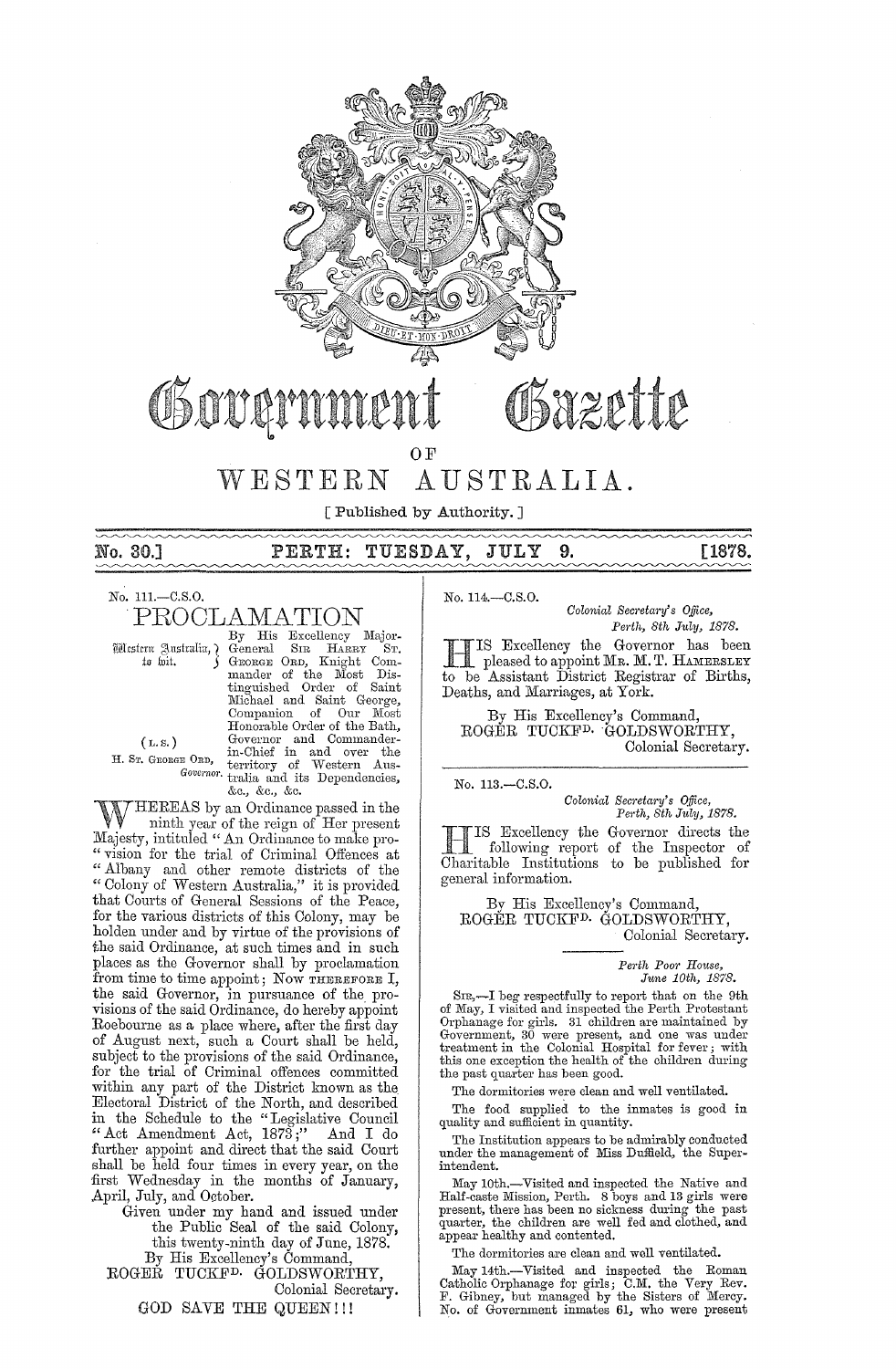and in school; there has been no sickness amongst the inmates during the past quarter, the children are healthy, well fed, and neatly clothed.

The dormitories were clean and well ventilated.

May 31st.-Visited and inspected the R.C. Orphan-age for boys at Subiaco. No. of Government inmates 42. This institution is also managed by the Sisters of Mercy, who spare no pains in the care of the children; the provisions were good and the children are allowed sufficient for their wants.

The dormitories were clean and well ventilated.

The health of the inmates during the past quarter has been good.

The elder boys are employed in various useful ways, some in farm work, some in the garden, others<br>in gathering olives and pressing the fruit ; a large<br>quantity of oil has been made this season and promises to be of excellent quality.

Olives are cultivated largely in the grounds attached to the Institution, and will, I have no doubt, in a few years time, and with suitable appliances for extracting the oil, add largely to the revenues of the Institution.

# I have, &c. W. DALE,

Inspector of Charitable Institutions. The Honorable the Colonial Secretary.

No. lO5.-C.S.0.

*Oolonial Bec)'eta1'Y's Office, Perth, 24th J1tne, 1878.* 

TENDERS (endorsed "Tender for a Boat for Lacepede Islands,") will be received at this Office until noon of Wednesday, the lOth day of July next, from persons willing to supply one Boat for the Lacepede Islands.

Full particulars can be obtained on application to the Harbor Master, Fremantle.

The Government do not bind themselves to accept the lowest or any tender, and will require the guarantee of two responsible persons for the due performance of the Contract.

Forms of Tender may be had on application to the various Resident Magistrates, and at the Public Offices, Perth; and no tender will be entertained unless rendered on the prescribed form.

By His Excellency's Command, ROGER TUCKFD. GOLDSWORTHY, Colonial Secretary.

NOTIOE\_

*Department of Public Works, Perth, 29th June, 1878. Perth, 29th Jltne, 1878.* 

**THE** time for the receipt of Tenders (en-<br>dorsed "Tender for Railway Station, Northampton," has again been extended until noon of Monday, the 22nd July.

> JAS. H. THOMAS, Director of Public Works.

# *Crown Lands' Office,*<br>Perth, 17th June, 1878.

THE Government of Western Australia<br>having established a Sericultural Farm<br>and Malbourn Plantation at Chicabuook in the having established a Sericultural Farm and Mulberry Plantation at Claisebrook, in the City of Perth, and brought it into good working order, desires now to let it on lease, for a term of fourteen years. The contents are about sixteen acres, well and securely fenced, planted with over four thousand mulberry trees, of which one-half are in bearing and should yield during the ensuing season over a ton weight of leaves, and this yield can soon be increased tenfold by careful culture.

The following varieties will be found in the plantation :- Morus Alba, M. Roseleaf, M. Multicaulis, M. Japonica, M. Tartarica, M. Chinese, and some twelve others.

The buildings consist of a two-roomed cottage, and a magnanerie or worm house, 30ft. by 15ft., well built of concreted material and fitted with trays and other appliances designed and adapted for educating about fifty thousand worms at once.

The value of the silk already produced is too well known to need comment.

Offers will be received up to the 20th August next, conveyed by either letter or telegram, addressed to the Commissioner of Crown Lands.

Immediate occupation can be given, but on the receipt of letter or telegram noting acceptance of offer the agreed rental must be at once paid for the first year, before entry is given, and afterwards for each succeeding year in advance.

The tenant will not be allowed to sub-let any part of the land, and a right of immediate re-entry will be reserved to the Government if it is seen at any time that the tenant is injuring or failing to keep in proper repair and order all the above-mentioned buildings, fences, and plantation.

Further information can be obtained on application to the Commissioner of Crown Lands, Perth, Western Australia.

By Command,

MALCOLM FRASER, Commissioner of Crown Lands.

### NOTIOE.

THE following Admiralty Charts, including<br>those containing the latest surveys by<br>Captain W. E. Architecture B.N. and real real Captain W. E. Archdeacon, R.N., are now procurable at the Survey Office, Perth, and the Office of the Harbor Master, Fremantle, at the undermentioned prices :—<br>
Price per Chart.

|                                                                   | s.             |
|-------------------------------------------------------------------|----------------|
| Champion Bay, No. 1725                                            | 3              |
| Champion Bay to Cape Naturaliste (including Swan River), No. 1033 |                |
|                                                                   | 5              |
| Gage's Roads and Cockburn Sound, No. 1058                         | 5              |
| (Nos. 1033, 1058, and 1725, are from Captain                      |                |
| Archdeacon's recent surveys).                                     |                |
| King George's Sound and Princess Royal Harbor,                    |                |
| No. 2619                                                          | 5              |
| Terra Australis, No. 1059                                         | 5              |
| Gage's Roads, Swan River, and Rottnest Island,                    |                |
| No. 1700                                                          | 5              |
| C. Catastrophe to Nuyts Archipelago, No. 1061                     | 5              |
|                                                                   | 5              |
| North Coast of Australia, No. 1044                                | 5              |
| Torres Straits, No. 2375                                          |                |
| Australia, North and East Coast, No. 2354                         | 5              |
| Torres Strait, North and East entrances with the                  |                |
| outlying reefs, No. 2422                                          | 5              |
| Admiralty Gulf and Vansittart Bay, on the North-                  |                |
| West Coast, No. 1050                                              | ı              |
| The Buccaneer Archipelago, on the North-West                      |                |
| Coast, No. 1052                                                   | 2              |
| Entrance to Port Gregory, compiled in Survey                      |                |
| Office, Perth (not to be fully depended on)                       | 3              |
| Terra Australis, No. 1060                                         | 5              |
| North-West Coast of Australia, No. 1048                           | 5              |
| North-West Coast of Australia, No. 1047                           | 5              |
| The Houtman Rocks, No. 1723                                       | 3              |
| Camden Bay to Vansittart Bay, No. 1051                            | $\overline{2}$ |
| Part of the North-West and West Coast of Aus-                     |                |
| tralia, No. 1055                                                  | 5              |
| West Coast of Australia, No. 1056                                 | 5              |
| Sharks Bay, No. 518                                               | 5              |
|                                                                   | 1              |
| Exmouth Gulf, No. 1054                                            | $\mathbf{1}$   |
| Plan of Cambridge Gulf, No. 1049                                  |                |
| South Coast of Australia—Great<br>Australian                      | 5              |
| Bight to Cape Jervois, &c., No. 1061                              |                |

MALCOLM FRASER, Surveyor General.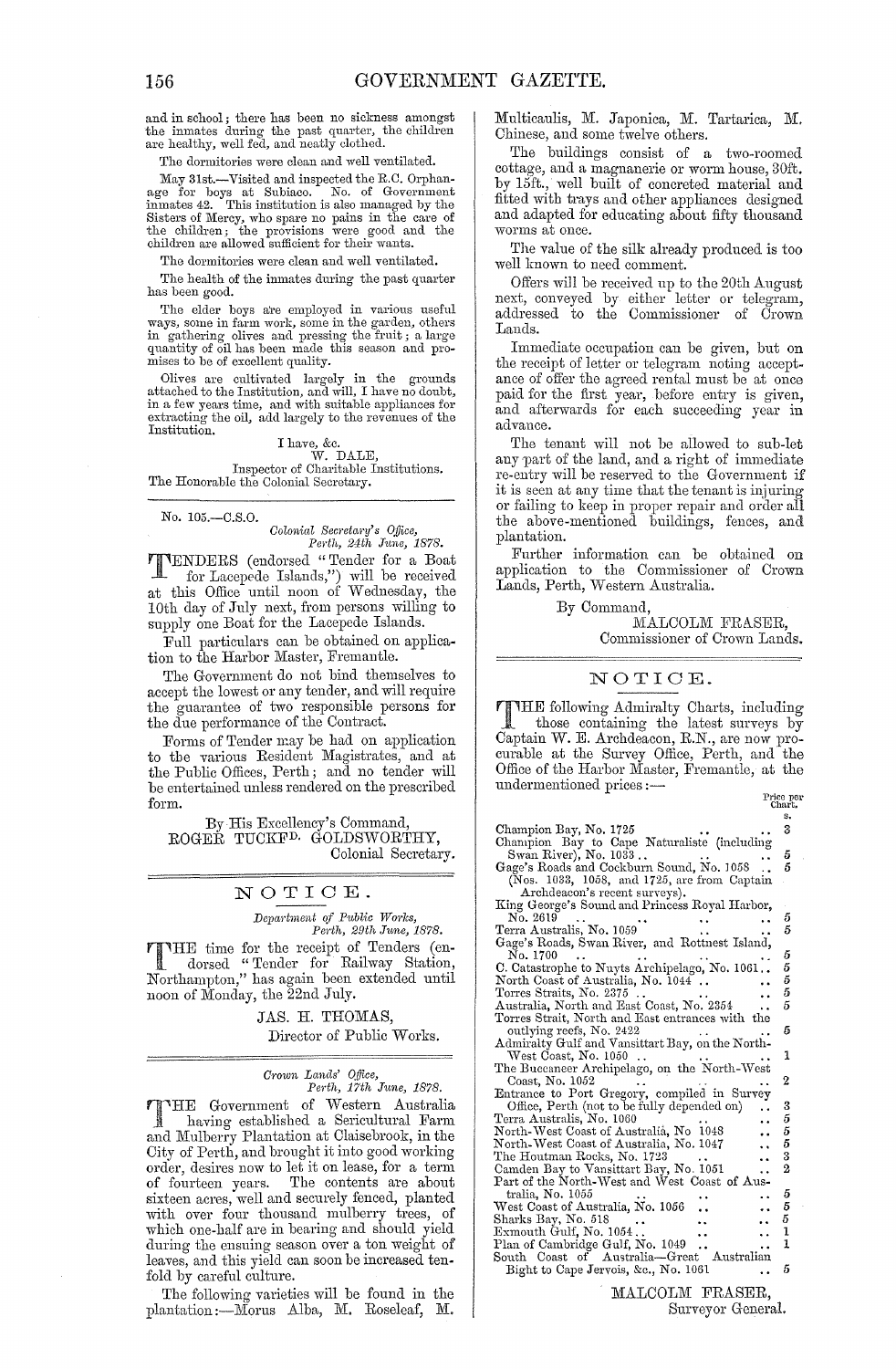## Transfer of Land Act, 1874, Section 15.

TTHE following Certificates are now ready for delivery, on payment of the Fees notified below:-

| NAMES.                                                                        | ALLOTMENTS OR LOCATIONS.                                                                                   | FEES.                                                |
|-------------------------------------------------------------------------------|------------------------------------------------------------------------------------------------------------|------------------------------------------------------|
|                                                                               |                                                                                                            | £<br>s. d.                                           |
| Bussell, Alfred Pickmore                                                      | Sussex Location 104<br><br>                                                                                | $10 \Leftrightarrow$<br>0<br>0                       |
| $\cdots$                                                                      | Swan Location 633<br><br>                                                                                  | 0<br>10<br>0<br>0<br>$^{10}$                         |
| Sadler, George<br>McCaffrey, John<br>Carmody, Patrick<br>$\cdots$<br>$\cdots$ | 714<br>Do,<br><br><br>Avon Location<br>781<br><br>                                                         | 0<br>$\overline{2}$<br>8<br>0                        |
| Lynch, Michael<br><br>Do,                                                     | 804<br>Do,<br><br><br>699<br>Do.                                                                           | 0<br>10<br>0<br>$\overline{2}$<br>8<br>0             |
| $\ldots$<br>Dewar, John<br>Rowe, Thos<br>$\ddotsc$<br>                        | Swan Locations 631, 639, 692                                                                               | 3<br>1<br>0                                          |
| $\cdots$<br><br>                                                              | Swan Location 685<br><br>$\ddot{z}$<br>Victoria Location 916<br>                                           | 1<br>ı<br>0<br>3<br>ı<br>0                           |
| Morrissey, John<br>Long, William<br>Mills, John<br>                           | Victoria Locations 682, 996<br><br>Victoria Location 865                                                   | 8<br>1<br>0<br>0<br>l<br>0                           |
| <br>Joyce, John<br>Penny, Henry<br>                                           | .<br>Melbourne Locations 287, 289                                                                          | 8<br>1<br>0                                          |
| <br>Fennell, William<br>                                                      | Avon Location 704<br>$\ldots$<br>136<br>Do.                                                                | $\overline{2}$<br>1<br>0<br>8<br>2<br>0              |
| Donegan, George<br>Brown, Thomas<br>Dawson, Ellen<br>Monger, Charles Samuel   | j<br>Roebourne Town Lot 110<br><br>116<br>Do.<br>do,                                                       | $\bf{0}$<br>3<br>0<br>3<br>0<br>0                    |
|                                                                               | ç.,<br>115<br>Do.<br>do.<br>                                                                               | 3<br>0<br>0                                          |
| Gould, L. H. L<br>$\ldots$                                                    | Northam Town Lot<br>110<br>                                                                                | 5<br>0<br>0<br>5<br>0<br>0                           |
| Egerton, Louis<br>                                                            | Rochmann Town Lot 110<br>Roebourne Town Lot 111<br>Geraldton Town Lot 342<br>Fremantle Town Lots 592, 593, | 8<br>0<br>0<br>6<br>0<br>1                           |
| Marmion, Wm. E.<br>                                                           | 650, 651<br>Perth Town Lot T19 T20                                                                         |                                                      |
| Roe, Jas. B.<br><br>Gray, Emily<br>                                           | $\cdots$<br>Roebourne Town Lot 124<br>                                                                     | 9<br>0<br>0<br>3<br>0<br>0                           |
| McLeod, Donald N <b>.</b><br>                                                 | 238<br>Do.<br>do.<br><br>Do.<br>do,<br>112                                                                 | 3<br>0<br>0<br>3<br>0<br>0                           |
| Hall, Jas. Anderton<br><br>Stewart, James<br>                                 | <br>do.<br>Do.<br>117                                                                                      | 3<br>0<br>0                                          |
| Wright George<br><br>Salter, Samuel …<br>$\cdots$                             | Fremantle Suburban Lot 29<br>Kelmscott Suburban Lot P7<br>$\ldots$                                         | 4<br>0<br>0<br>3<br>0<br>0                           |
| D٥.<br><br>.                                                                  | 52<br>Do.<br>do.                                                                                           | 8<br>0<br>0<br>8<br>0<br>0                           |
| Wilkerson, George<br><br>Pead, William A.<br>.                                | Do.<br>do.<br>56<br>Cossack Town Lots 146, 147                                                             | 6<br>0<br>0                                          |
| Graham, Wm.<br>Temple<br>(deceased)                                           | Fremantle Town Lots 282, 283                                                                               | 0<br>10<br>0                                         |
| Johnston, Harry F.<br>                                                        | Perth Town Lot E59<br>$\cdots$                                                                             | 8<br>0<br>0<br>5<br>0<br>0                           |
| Levy, Henry & others<br>Hoskins, William<br>$\cdots$                          | Geraldton Suburban Lot 59<br>Bridgetown Town Lot 51                                                        | 2<br>0<br>0                                          |
| Tracy, John<br><br>McCarthy, Charles<br>                                      | Geraldton Suburban Lot 46<br>York Town Lot 48                                                              | 6<br>0<br>0<br>5<br>0<br>0                           |
| Carter, John<br>$\cdots$                                                      | Toodyay Suburban Lots 21, 22                                                                               | 9<br>0<br>0<br>6<br>0<br>0                           |
| Donegan, Thomas<br>Hassell, Ellen<br>Davis, William<br><br>                   | Toodyay Suburban Lot 16<br>Do.<br>19<br>do.                                                                | 5<br>0<br>0                                          |
| .,,<br>Pearse, Francis<br>                                                    | Geraldton Town Lot 131<br>Denison Suburban Lots 1, 3<br>Kelmseoft Suburban Lots 1, 3                       | s<br>0<br>0<br>9<br>0<br>0                           |
| Stewart, John<br>                                                             | Kelmscott Suburban Lots P11                                                                                | 6<br>0<br>0                                          |
| Buckingham, Thos.<br>                                                         | P12<br>Do.<br>55, 59<br>do,                                                                                | 0<br>0<br>10                                         |
| Brown, James Wm.<br>Davis, William<br>Tracy, John<br><br>                     | Avon Location 803<br>Geraldton Town Lot 130                                                                | 0<br>0<br>11<br>8<br>0<br>0                          |
|                                                                               | Geraldton Suburban Lot 47<br>Do.                                                                           | 0<br>6<br>0<br>8<br>0<br>0                           |
| Bracken, Edward<br>Throssell, George<br><br>                                  | 378<br>Do. do.<br>Northam Town Lot N68                                                                     | 8<br>0<br>0                                          |
| Wilson, Robert<br><br>Gray, Henry                                             | Northam Suburban Lot N70<br>Northampton Town Lot 135                                                       | 8<br>0<br>0<br>7<br>0<br>0                           |
| Pearse, Wm., and others<br>Forrest, Margaret Elvire                           | Denison Suburban Lot 2<br><br>Perth Town Lot H39                                                           | $\boldsymbol{6}$<br>0<br>0<br>8<br>0<br>0            |
| Forrest, John<br>Fenner, Geo. Hector                                          | <br>Do. do.<br>$_{\rm H38}$<br>$\ddotsc$<br>                                                               | 8<br>0<br>0<br>$\overline{2}$<br>0                   |
| <br>Do.<br>                                                                   | Busselton Suburban Lot 23<br>Busselton Suburban Lots 25,                                                   | 0<br>5<br>0<br>0                                     |
| Fennell, William<br>                                                          | 26, 78<br>Busselton Suburban Lot 52                                                                        | 2<br>0<br>0,                                         |
| Brown, Henry Wm.<br><br>Chapman, Edward W                                     | 72<br>Do. do.<br>Cossack Town Lot 154<br>$\ddotsc$                                                         | 4<br>0<br>0<br>3<br>0<br>0                           |
| Long, William<br>$\cdots$                                                     | Victoria Location 385<br>                                                                                  | 10<br>0<br>0<br>$\overline{2}$<br>0<br>1             |
| Shenton, A. & G.<br>Dodds, Thomas<br><br>                                     | Do.<br>710<br><br>Avon Location 466<br>                                                                    | 0<br>10<br>0                                         |
| Hassell, John<br><br>Kirk, Francis<br>                                        | Kent Locations 21, 22, 23, 24<br>Northam Town Lot 121<br>$\cdots$                                          | 3<br>0<br>4<br>0<br>6<br>0                           |
| Sadler, T. H.<br>White, William<br>$\ddotsc$                                  | Swan Location 773                                                                                          | 2<br>10<br>0<br>$\overline{2}$<br>7<br>0             |
| <br>York, John<br>                                                            | Avon Location 833<br><br><br>Swan Location 586<br>                                                         | ı<br>1<br>0                                          |
| Cockram, Richard<br><br>Ramsey, Grace<br>                                     | Swan Locations 589, 590<br><br>Wellington Locations 315, 316                                               | 3<br>4<br>0<br>3<br>4<br>0                           |
| Jones, Jonathan…<br>                                                          | Helena Location 2<br>                                                                                      | 5<br>0<br>0<br>$\bf{0}$<br>10<br>0                   |
| Logue, Joseph<br>$\ddots$<br><br>Newstead, Nathaniel<br>است                   | Wellington Location 282<br><br>Kojonup Location 111<br>                                                    | $\overline{2}$<br>4<br>0                             |
| Bourke, John<br>Rock, William<br><br>                                         | Avon Locations 654, 676<br><br>Swan Location 668<br>                                                       | 8<br>0<br>6<br>3<br>4<br>0                           |
| Eakins, John<br>                                                              | Victoria Locations 1036, 1038                                                                              | $\overline{2}$<br>5<br>0<br>$\overline{2}$<br>8<br>0 |
| Moore, Samuel F.<br><br>Chidlow, William<br>                                  | Victoria Location 908<br><br>Avon Location 661<br><br>                                                     | 0<br>4<br>0                                          |
| Taylor, Charles<br><br>Doncon, Edward<br>                                     | Do.<br>672<br><br><br>647<br>Do,<br>$\ddotsc$<br>                                                          | 3<br>0<br>0<br>0<br>0<br>10                          |
| Edwards, Thomas<br>$\ddotsc$                                                  | Do.<br>671<br><br>                                                                                         | 0<br>0<br>4<br>0<br>0<br>10                          |
| Dunn, John<br>$\ddotsc$<br><br>Moir, Andrew<br><br>                           | Albany Location 33<br><br>Plantagenet Location 183<br>                                                     | 0<br>0<br>10                                         |
| Moir, George<br>$\cdots$<br>                                                  | 182<br>Do.<br><br>Avon Location 649<br>.<br>                                                               | 0<br>ı<br>1<br>2<br>7<br>0                           |
| Hardy, Joseph<br>Crean, Thomas<br>                                            | Kojonup Location 97<br>$\cdots$<br>                                                                        | $\overline{2}$<br>8<br>0<br>0<br>0<br>6              |
| Growse, A. Edwards<br><br>Toll, Henry Knighton                                | Williams Location 57<br><br>Plantagenet Location 175<br>                                                   | 0<br>0<br>10                                         |
| Do.<br><br>$\cdots$                                                           | Do,<br>186<br>$\cdots$<br>Victoria Locations 837, 838<br>                                                  | 0<br>0<br>10<br>$\boldsymbol{2}$<br>0<br>11          |
| Kimpton, James<br>Chidlow, William<br>Dodd, William<br>                       | Avon Location 707<br>$\cdots$<br>$\cdots$                                                                  | ı<br>0<br>1<br>10<br>0<br>0                          |
| <br>Williams, John<br>                                                        | Victoria Location 795<br><br>Victoria Location 806<br>                                                     | 0<br>0<br>10                                         |
| Do.<br>Moore, Wm. & Samuel                                                    | 884<br>Do.<br><br>839<br>Do.<br>                                                                           | 0<br>0<br>10<br>0<br>0<br>10                         |
| Hitchcock, John<br>                                                           | Avon Location 653<br><br>$\cdots$<br>Kojonup Location 110                                                  | 0<br>0<br>10<br>$\boldsymbol{2}$<br>0<br>0           |
| Philips, Thomas<br>$\cdots$<br>Quin, Robert<br>$\cdots$<br>$\ddotsc$          | <br>Swan Location 675<br><br>$\cdots$                                                                      | 1<br>0<br>ı                                          |
| Bourke, John<br>$\cdots$<br>$\cdots$<br>Twine, Alf. George<br>                | Avon Location 799<br><br><br>Do.<br>do. 810<br><br>                                                        | 0<br>ı<br>1<br>0<br>0<br>10                          |
| Lloyd, Charles<br>$\cdots$                                                    | 819<br>Do.<br>do.<br><br><br>Do.<br>0.834                                                                  | 0<br>0<br>3<br>$\overline{2}$<br>0<br>ı              |
| Twine, Alf. George<br><br>Sadler, George<br>                                  | <br><br>Swan Location 630<br><br>                                                                          | 3<br>0<br>5                                          |
| Cockram, Richard<br><br>Moore, Wm. Dalgety<br>$\cdots$                        | Do.<br>643<br><br><br>D٥.<br>650<br>$\cdots$<br>                                                           | 0<br>0<br>10<br>0<br>0<br>3                          |

#### CERTIFICATES-(Continued).

| NAMES.                                              | ALLOTMENTS OR LOCATIONS.                                           | FEES.  |                                |                     |
|-----------------------------------------------------|--------------------------------------------------------------------|--------|--------------------------------|---------------------|
|                                                     |                                                                    | £      | s.                             | đ.                  |
|                                                     | Swan Location 698                                                  | 0      | $\bf{0}$                       | 10                  |
| Sadler, George<br>Habgood, R. H. & J. M.            | 717<br>Do.<br>                                                     | 0      | 2                              | 1                   |
| Absolon                                             |                                                                    |        |                                |                     |
| White, William                                      | Avon Location 832                                                  | 0      | 2                              | 8                   |
| Padbury, Walter,<br>and                             | Victoria Locations 876, 877, 878                                   | 0      | 8                              | 0                   |
| W. T. Loton                                         |                                                                    |        |                                |                     |
| Venn, Harry Whittal                                 | North District Location 325                                        | 0<br>0 | 0<br>ı                         | 8<br>1              |
| Ager, John<br>Fauntleroy, W. & Ors.                 | Wellington Location 324<br><br>Victoria Location 1057              | 0      | 2                              | 8                   |
| Williams, John                                      | Victoria Locations 953, 954                                        | 0      |                                | $0\,10$             |
| <br>Long, William<br>                               | <br>Victoria Location 995<br>                                      | 0      |                                | $0\,10$             |
| Foss, C. D. V., and S. F.                           | Do.<br>940<br>                                                     | 0      | 2                              | 8                   |
| Moore                                               |                                                                    |        |                                |                     |
| Morrissey, John<br>                                 | 927<br>Do.<br>                                                     | 0      | 0                              | 10                  |
| Do,<br><br>$\ldots$                                 | Victoria Locations 870, 945<br>$\ddotsc$                           | 0      | 3                              | 10                  |
| Nairn, James<br>$\ddotsc$                           | Victoria Location 885<br>.                                         | 0      |                                | 0 <sub>10</sub>     |
| Burges, S. Evans, jun.                              | Avon Location 795<br>$\ddotsc$<br>.                                | 0      | 2                              | S                   |
| $\sim$<br>П.,<br>Lahiffe<br>                        | 787<br>Do.<br>$\ddotsc$<br>$\ddotsc$                               | 0      | $\overline{2}$<br>$\mathbf{1}$ | 8                   |
| Burges, Samuel Evans                                | 761<br>Do.<br>$\cdots$<br><br>$\mathcal{L}_{\mathcal{A}}$          | 0      | 4                              | 3<br>$\overline{2}$ |
| Beard, Cornelius<br>                                | 749<br>Do.<br>$\cdots$<br><br>736<br>Do.                           | 0<br>0 | 0                              | 9                   |
| Lockyer, Joseph<br><br>Burges, S. E., Sen. and      | <br><br>734<br>Do.                                                 | 0      | 0                              | 10                  |
| S. E. Burges, Jun.                                  | <br>$\cdots$                                                       |        |                                |                     |
| Davies, Thomas                                      | 703<br>Do.<br><br>$\cdots$                                         | 0      | 2                              | S                   |
| Beard, William and R.                               | Do.<br>696<br><br>$\ddotsc$                                        | o      | $\overline{2}$                 | 8                   |
| Pritchard                                           |                                                                    |        |                                |                     |
| Willis, Samuel<br>$\ddotsc$                         | Do.<br>690<br>$\cdots$<br>$\ddotsc$                                | 0      | 0                              | -10                 |
| Connor, Daniel<br>                                  | Do.<br>650<br><br>                                                 | 0      | 0                              | -11                 |
| Longbottom, Stephen                                 | Nelson Location 149<br><br>                                        | 0      | 2                              | 8                   |
| Carr, William<br>.                                  | Victoria Location 596<br>                                          | 0      | $\overline{2}$                 | 8<br>3              |
| Kempton, John<br>                                   | 1071<br>Do.<br>                                                    | 0<br>0 | 0                              | 0 10                |
| Williams, John<br><br>Sadler, Thos. Hartley         | Do.<br>805<br>.<br>Swan Location 710                               | 0      |                                | 0 10                |
| Goodwin, Edward<br>$\ddotsc$                        | $\cdots$<br>$\ddotsc$<br>Victoria Location 872<br>.                | 0      |                                | 0 10                |
| Everett, James<br>                                  | Avon Location 644<br>$\cdots$<br>                                  | 0      | 0                              | -10                 |
| Morrissey, Michl. Jun.                              | Victoria Location 836<br>                                          | 0      |                                | $0\,$ $10$          |
| Smith, Charles, Jun.<br>                            | Avon Location 652<br>                                              | 0      | 2                              | 7                   |
| Morrissey, John<br>$\cdots$                         | Victoria Locations 853, 851<br>                                    | 0      | 1                              | 8                   |
| Do.<br>                                             | Victoria Location 906                                              | 0      | 1                              | 3                   |
| Padbury, Walter<br>                                 | Melbourne Locations 317, 328,<br>343, 378                          | 0      | 3                              | 7                   |
| Throssell, George<br>                               | Swan Location 707<br><br>                                          | 0      | 1                              | $\mathbf 0$         |
| Dempster, James M.<br>                              | Avon Location 685<br>$\ddotsc$<br>$\ddotsc$                        | 0      | 1                              | 1                   |
| Lloyd, Charles<br>                                  | Do.<br>735<br>.<br>$\ddotsc$                                       | 0      | 0                              | 3                   |
| Twine, Alfred George                                | Avon Locations 719, 720<br>                                        | 0      | 1                              | 2                   |
| Whew, Charles<br>                                   | Avon Location 725<br>$\cdots$<br>                                  | 0      | $\bf{0}$                       | 10                  |
| Smith, Charles, jun.<br>                            | Do.<br>727<br><br>$\ddotsc$                                        | 0      | 4                              | $\boldsymbol{2}$    |
| Lloyd, Charles<br>                                  | 733<br>Do.<br><br>$\ddotsc$                                        | 0      | $\theta$                       | â                   |
| Beard, Cornelius<br>                                | 856<br>Do.<br>$\ddotsc$<br>$\cdots$                                | 0      | 3                              | ç                   |
| Harris, J. S.<br>$\sim$<br>                         | Sussex Location 131<br>$\cdots$<br>$\cdots$                        | 0      | ı                              | ξ<br>g              |
| Charlton, Joseph<br>$\cdots$<br>Maley, John Stephen | Swan Location 721<br>$\cdots$<br>$\cdots$<br>Victoria Location 800 | 0<br>0 | $\frac{2}{2}$                  | ξ                   |
| Williams, John                                      | $\cdots$<br>Do.<br>886                                             | 0      | $\overline{2}$                 | ξ                   |
|                                                     |                                                                    |        |                                |                     |

### F. HASTINGS JAUNCEY. Registrar of Titles.

28th June, 1878.

### DEPARTMENT OF LAND TITLES.

Transfer of Land Act, 1874.  $\frac{50}{1878}$ 

**FIAKE NOTICE** that George Shenton of the city of<br>Perth merchant as claiming to be the owner of an Perth merchant as claiming to be the owner of an<br>estate in fee simple in possession in the lands herein-<br>after described has made application to bring the same<br>under the operation of the above Act.

The North-West quarter of Perth Building Lot  $G$  15 The North-West quarter of *Perth Building Lot G* 15<br>containing 18 perches more or less bounded on the<br>*North East* by seventy-five links of Murray Street on<br>the *North West* by two chains eighty links of Perth<br>Lot G 14 an piece or parcel of land containing 33 perches or there-<br>abouts being the N.W. corner of Perth Building Lot G 14 and abutting King Street and Murray Street.

AND FURTHER TAKE NOTICE that all persons claiming to have any title or interest in the said parcels of land or in either of them are hereby required to lodge with the Registrar of Titles on or before the 16th day of July a *caveat* forbidding the same from being brought under the operation of the said Act.

J. C. H. JAMES, Commissioner of Land Titles. Perth, 3rd July, 1878.

For Sale at the Government Printing Office. DARLIAMENTARY DEBATES: contain-<br>ing the debates in the Legislative<br>Council during the Sessions of 1876 and 1877, Vols. I & II. Price, half-bound, 7s. 6d.; boards, 5s.